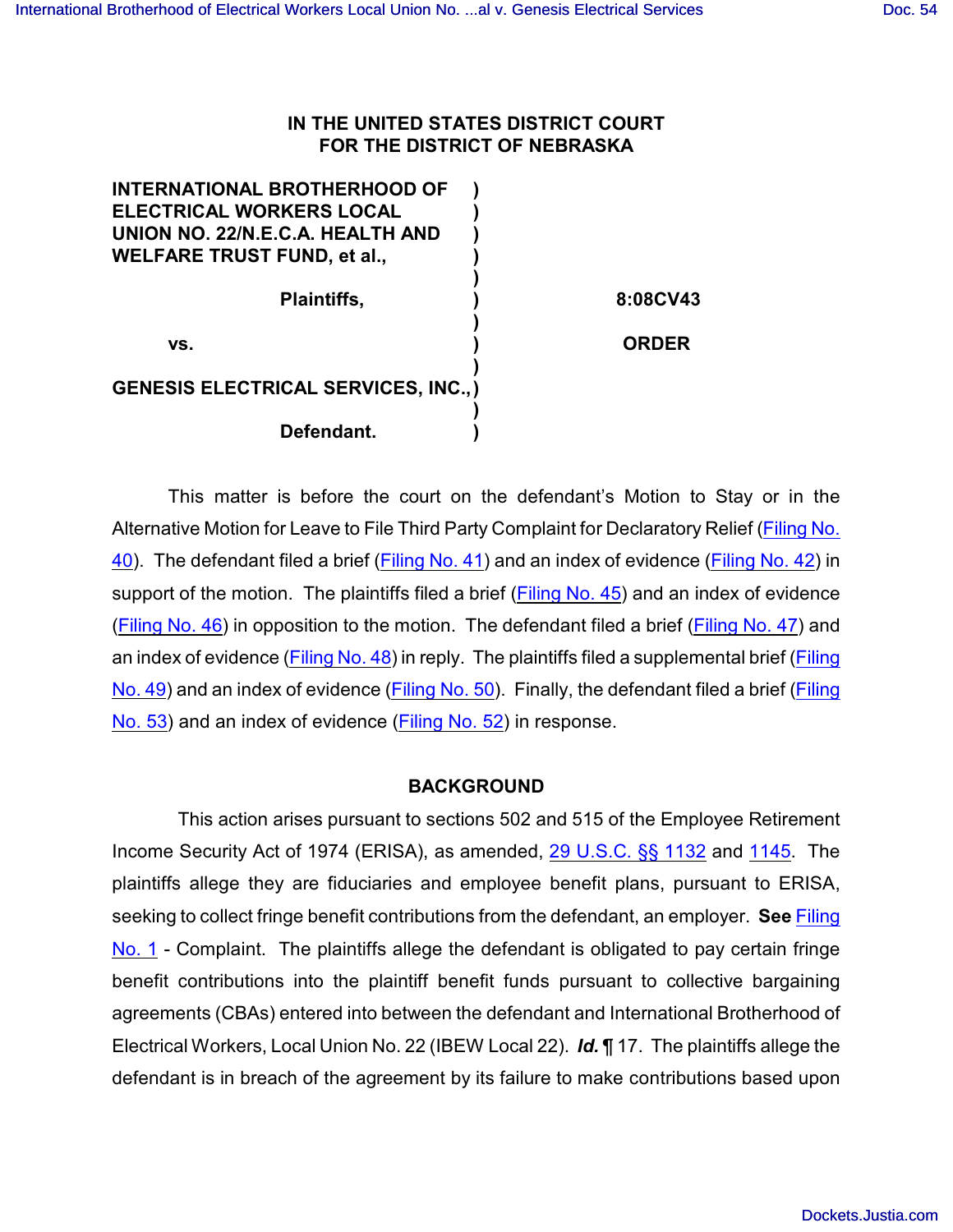covered work performed by the defendant's employees, since December 2006. *Id.* ¶¶ 21, 23. The defendant denies benefit contributions are owed. **See** [Filing No. 8](https://ecf.ned.uscourts.gov/doc1/11301379158) - Answer.

Previously, the defendant sought summary judgment on the plaintiffs' claims because the defendant asserts it withdrew and cancelled its letters of assent to the collective bargaining agreements (CBAs) at issue. Specifically, the defendant alleged the letters of assent were withdrawn when the defendant obtained one-man unit status, without any intentions to hire additional workers to perform work in the bargaining units. The defendant contends any obligation to make fringe benefit contributions arose from those CBAs, and such obligation ended when the CBAs were terminated. However, on October 3, 2008, the court denied the defendant's motion for summary judgment. **See** [Filing No.](https://ecf.ned.uscourts.gov/doc1/11301555532) [38](https://ecf.ned.uscourts.gov/doc1/11301555532). The court held the defendant's repudiation of the agreements based on its one-employee unit status may relieve the defendant of its obligation to negotiate with the IBEW Local 22, however it does not relieve the defendant of its contractual obligations regarding the plaintiff benefit funds. *Id.* p. 11.

On October 23, 2008, the defendant filed the instant motion to stay. The defendant seeks a stay pending the outcome of Case No. 17-CB-6414 pending before the National Labor Relations Board (NLRB). The defendant filed the NLRB charge on October 8, 2008. On November 26, 2008, the NLRB dismissed the charge. Specifically, the decision relates to whether the IBEW Local 22 violated the National Labor Relations Act by filing a grievance against the defendant or by filing this lawsuit. Because IBEW Local 22 did not pursue its grievance against the defendant, nor is IBEW Local 22 a party to this action further NLRB proceedings were not warranted. On December 8, 2008, the defendant appealed the regional director's dismissal decision.

In the alternative to a stay, the defendant seeks leave to file a third party complaint against the IBEW Local 22 for declaratory judgment on the issue of whether the defendant reached a one-man unit and repudiated the CBAs. The defendant contends determining whether the CBAs were repudiated is an issue which should be resolved prior to a determination of the merits of the plaintiffs' claims. The defendant asserts the outcome of such an action against IBEW Local 22 would significantly affect the outcome of the present case. Finally, the defendant argues it is unfair to proceed in this action when an adverse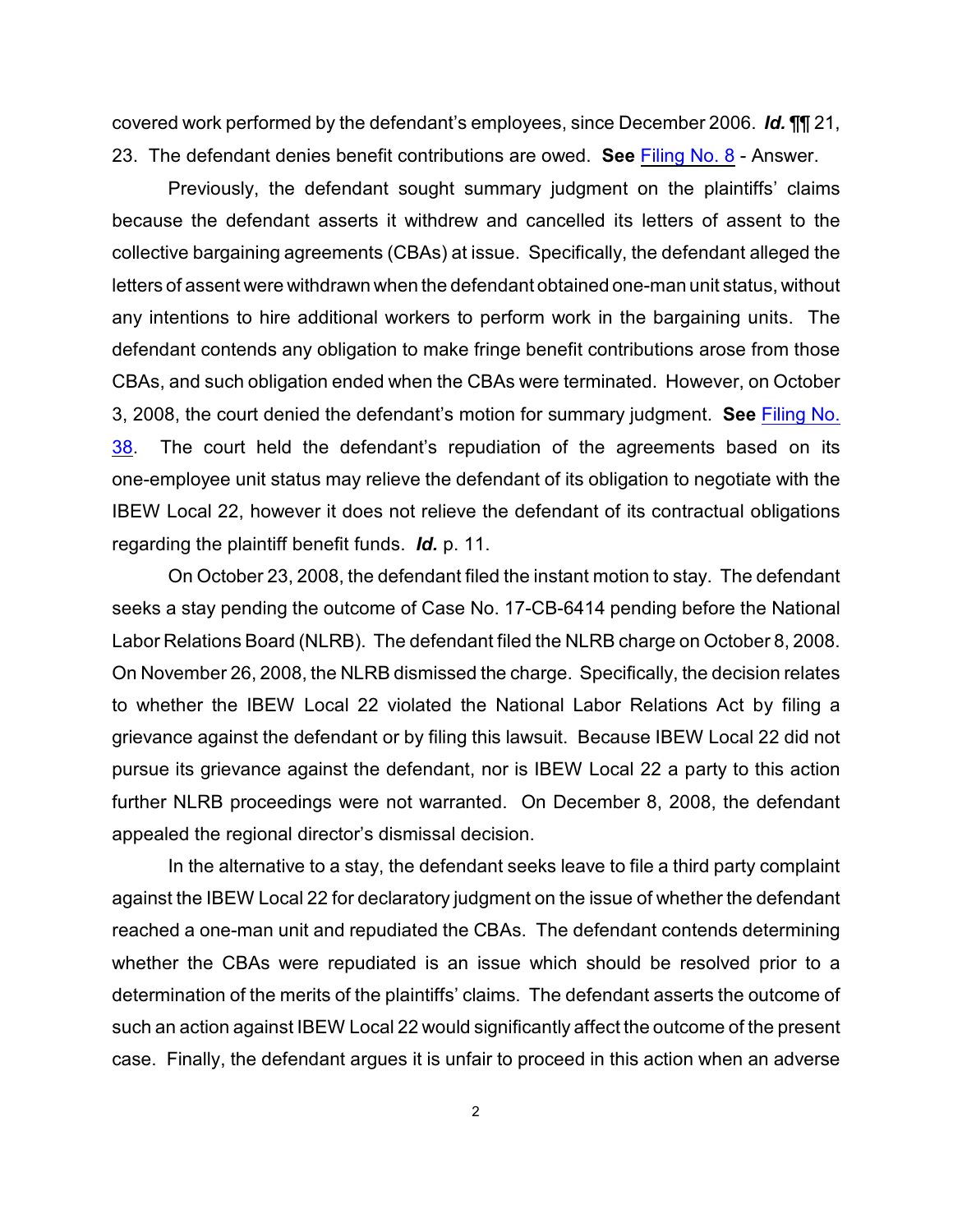judgment would have a negative financial impact on the defendant and may result in double payments for its employees' benefits.

The plaintiffs deny any charge before the NLRB against IBEW Local 22 would have any impact on the present case because the current status of any contractual relationship between NLRB and IBEW Local 22 does not change the defendant's obligation to the plaintiff benefits funds. Further, the plaintiffs argue the defendant should not be permitted to file a third-party complaint because the defendant's request is not timely, would be prejudicial to the plaintiffs, was made without following the proper procedures. Substantively, the plaintiffs contends the stated claim against IBEW Local 22 does not properly belong in this matter because IBEW Local 22 would not be liable to the defendant on the plaintiffs' claims.

## **ANALYSIS**

The power of a district court to stay an action pending on its docket is "incidental to the power inherent in every court to control the disposition of the causes on its docket with economy of time and effort for itself, for counsel, and for litigants." *[Landis v. North Am.](http://www.westlaw.com/find/default.wl?rs=CLWP3.0&vr=2.0&cite=299+U.S.+248) Co.*[, 299 U.S. 248, 254 \(1936\)](http://www.westlaw.com/find/default.wl?rs=CLWP3.0&vr=2.0&cite=299+U.S.+248); **see** *Lockyer v. Mirant Corp.*[, 398 F.3d 1098, 1109 \(9th](http://www.westlaw.com/find/default.wl?rs=CLWP3.0&vr=2.0&cite=398+F.3d+1098) [Cir. 2005\)](http://www.westlaw.com/find/default.wl?rs=CLWP3.0&vr=2.0&cite=398+F.3d+1098) ("A district court has discretionary power to stay proceedings in its own court under *Landis*."); *[Capitol Indem. Corp. v. Haverfield](http://www.westlaw.com/find/default.wl?rs=CLWP3.0&vr=2.0&cite=218+F.3d+872)*, 218 F.3d 872, 874 (8th Cir. 2000). Further, "a district court may, in its discretion, choose to stay its proceedings pending an NLRB determination with respect to the collective bargaining agreement if the stay would serve the interests of fairness, efficiency and judicial economy without impairing the legislative intent underlying ERISA section 515." *[Benson v. Brower's Moving & Storage,](http://www.westlaw.com/find/default.wl?rs=CLWP3.0&vr=2.0&cite=907+F.2d+310) Inc.*[, 907 F.2d 310, 316 \(2d Cir. 1990\)](http://www.westlaw.com/find/default.wl?rs=CLWP3.0&vr=2.0&cite=907+F.2d+310).

Here, the defendant filed a charge with the NLRB against IBEW Local 22, a nonparty. The regional director issued a decision dismissing the matter. Even though the defendant has appealed the regional director's dismissal decision it appears a stay in this matter would not serve the interests of fairness, efficiency or judicial economy without impairing the legislative intent underlying ERISA section 515. This court has already determined that assuming the defendant does have a one-man unit and the defendant